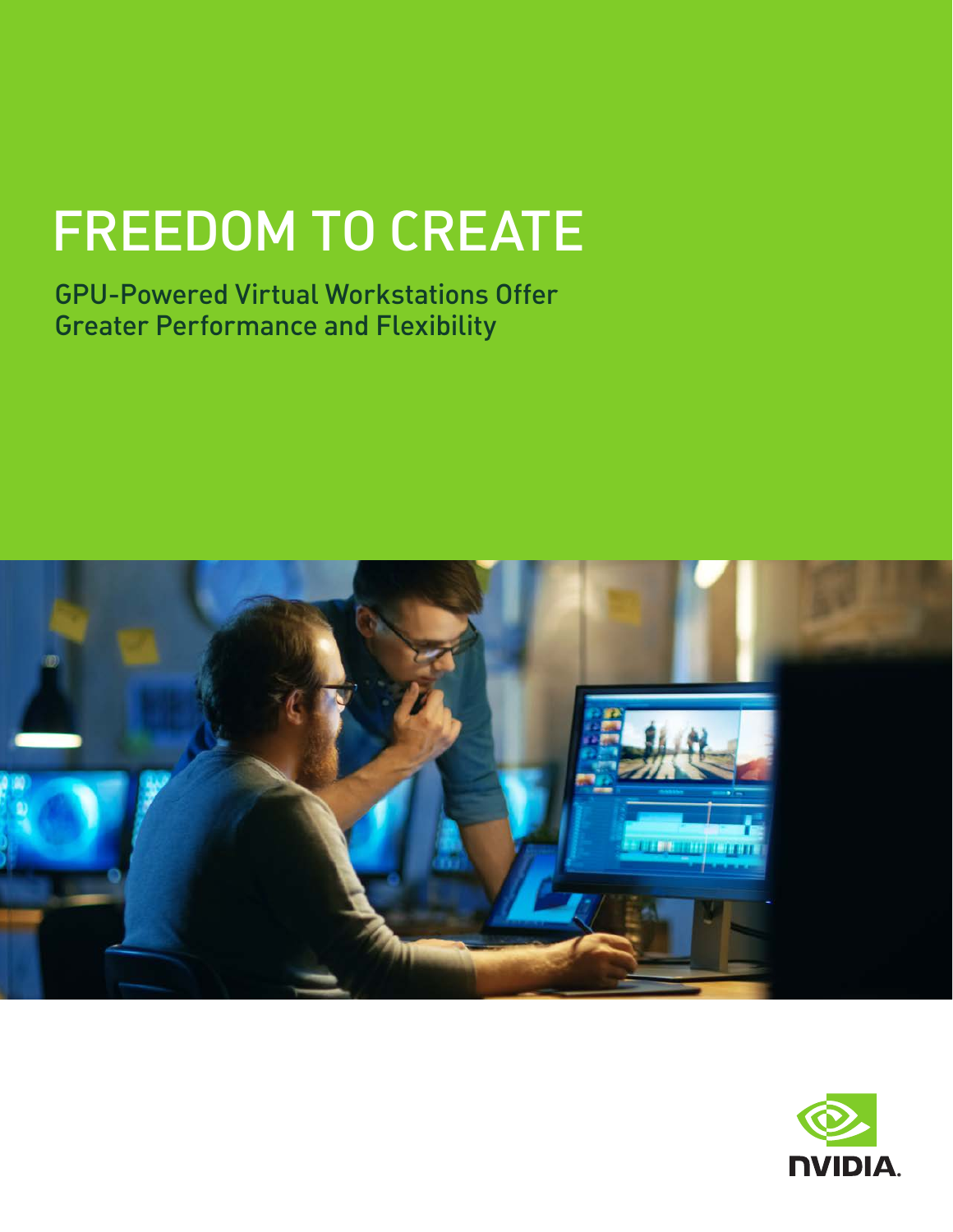### In an era of disruptive distribution models, increased consumer demands for high-quality visual effects, and shrinking production schedules and budgets, Media & Entertainment (M&E) companies have been tied to the desktop for too long.

To address the need for greater mobility and collaboration among creative professionals — and to provide opportunities for more iterations in less time — M&E companies are starting to turn to virtual desktop infrastructure (VDI). Revolutionary features, now included in NVIDIA's virtual GPU software, enable artists to work productively from anywhere on almost any device with access to Windows-based applications, or even the Linux-, CUDA-, and OpenCL-based applications they rely on for production. With NVIDIA® Quadro® Virtual Data Center Workstation (Quadro vDWS), creative professionals can access the capabilities of a Quadro physical workstation in a VDI environment. With NVIDIA RTX™ Server, a solution built on NVIDIA RTX 6000 or RTX 8000 GPUs coupled with NVIDIA Quadro vDWS software, they can achieve exponentially faster rendering performance and spin up virtual workstation nodes when they're needed. Additionally, support for [Teradici Cloud Access Software](https://www.teradici.com/products/cloud-access/cloud-access-software) with NVIDIA Quadro vDWS helps artists achieve the consistent, high performance, high quality experience they need to be their most productive. With NVIDIA GRID® software, knowledge workers can achieve a seamless and consistent user experience, while IT can ensure that email and internet access is separated from sensitive files. And NVIDIA Virtual Compute Server (vCS) software enables GPUaccelerated virtualization of artificial intelligence and high-performance computing (HPC) workloads.

The power and flexibility of NVIDIA's virtual GPU software offers additional benefits from an IT management perspective. Because resources can be centralized in the data center or cloud and scaled as needed, it's easier than ever to bid jobs more competitively, onboard employees, partners, and contractors, and protect valuable intellectual property. Now M&E firms can better align budgets and projects for a growing number of use cases.



#### **WHAT IS GPU VIRTUALIZATION?**

work that was typically done by the CPU users can be supported.

#### **QUADRO RTX UP TO 16X FASTER THAN CPU**

Render scenes in Autodesk Arnold up to 16X faster than CPU-only with 8x Quadro RTX 8000 with Quadro vDWS.

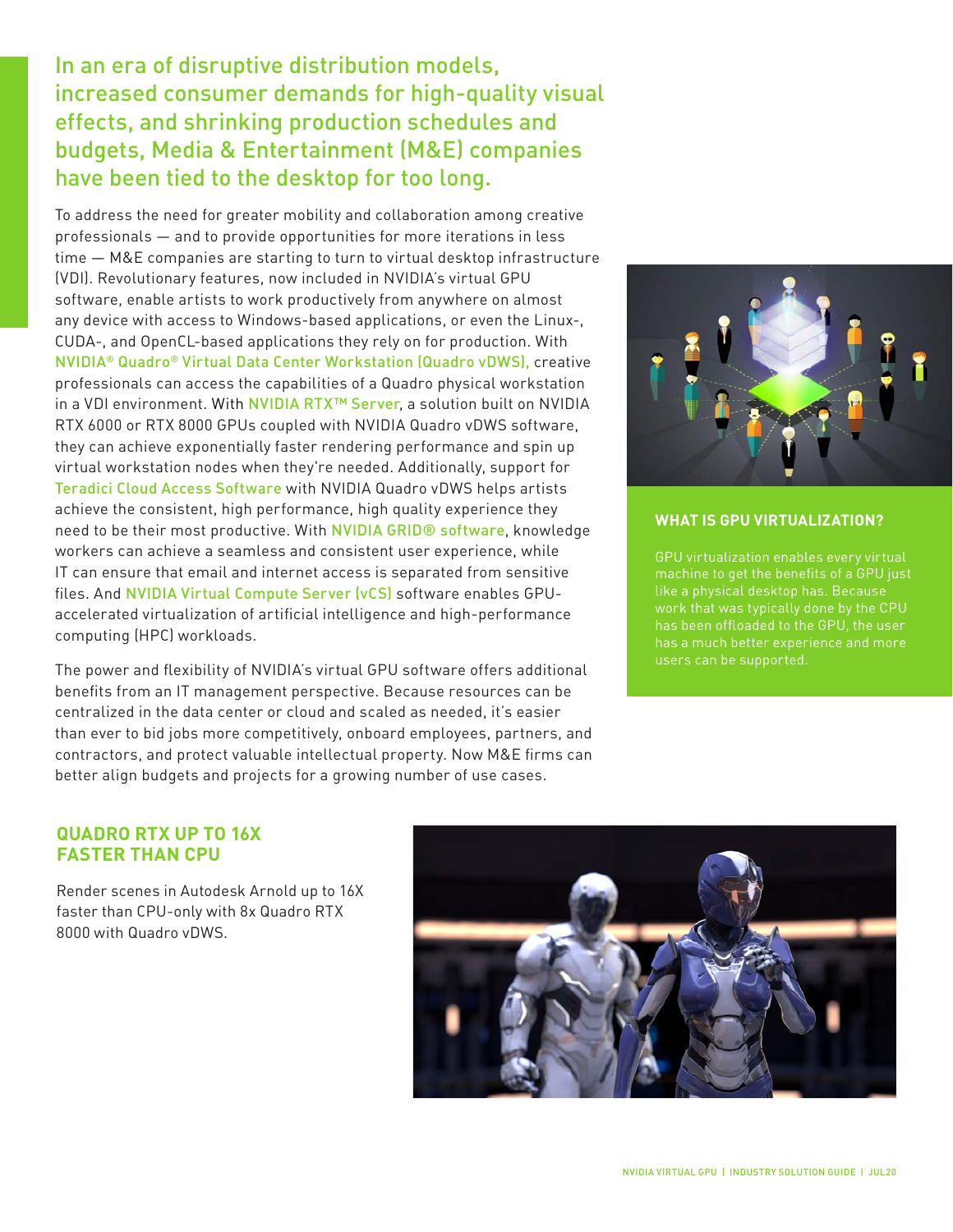### TRANSFORM YOUR WORKFLOWS FOR GREATER EFFICIENCY

NVIDIA's virtual GPU software makes it possible for M&E organizations to gain unprecedented performance and manageability in a virtual desktop environment.

### **Enhance Productivity and Creativity**

Support for NVIDIA Quadro vDWS with RTX Server lets artists create on any device, anywhere - whenever inspiration strikes. Because files are centrally located in the data center, NVIDIA Quadro vDWS enables seamless collaboration from separate offices or production locations with less risk of version control issues. This is especially important when the pressure is on and several people need to work on the same files. Multi-vGPU support — the ability to assign multiple NVIDIA GPUs to a single virtual machine (VM) — makes it possible for artists and contractors to work on the most graphics-intensive 3D and rendering workloads. Creative teams can work with confidence, knowing that their files are protected and that projects can keep moving forward 24/7. Additionally, they are free to work where and whenever inspiration strikes – on just about any device, including [Wacom tablets,](https://www.youtube.com/watch?v=rPkuWD0Yvko&feature=youtu.be) without latency or pressure sensitivity issues.

#### **Increase Manageability and Scalability**

The rapid scaling of resources simplifies IT management, helps accelerate production schedules, and keeps costs low. Because VMs can be up and running in minutes, M&E companies can respond to changing project requirements with greater agility. Live Migration, with support for VMware vMotion and Citrix XenMotion, enables live VMs to be migrated without user disruption. This facilitates more efficient data center maintenance, and enables creative and technical professionals to access productivity apps by day and render scenes at night on the same server infrastructure.

### **Create Cost Efficiencies**

Reducing the need for physical workstations can reduce power consumption, streamlines the data center, and allows IT administrators to quickly set up users, troubleshoot issues, and facilitate upgrades — with no disruption or data loss. This can be particularly useful in mergers and acquisitions, and working across geographically-dispersed productions. As traditional applications are phased out, M&E companies are increasingly motivated to switch from Mac applications to virtualized, Windows- and Linux-based applications.

### **Enhance Security and Compliance**

With multi-million dollar budgets in play, M&E companies must protect their valuable 3D and film production assets. They can't afford data loss due to computer crashes or failures, or to have projects leaked online before an official release. By keeping files centralized in the data center or cloud, while enabling editing and rendering on endpoint devices, data can't walk away or get lost. What's more, deploying VDI for air gap systems separates Internet access from artist workstations for additional data protection.

#### **INNOVATIVE CAPABILITIES**

NVIDIA RTX Server with Quadro Provision virtual workstations or a combination of virtual workstations and render nodes from a single, Quadro RTX accelerated, server.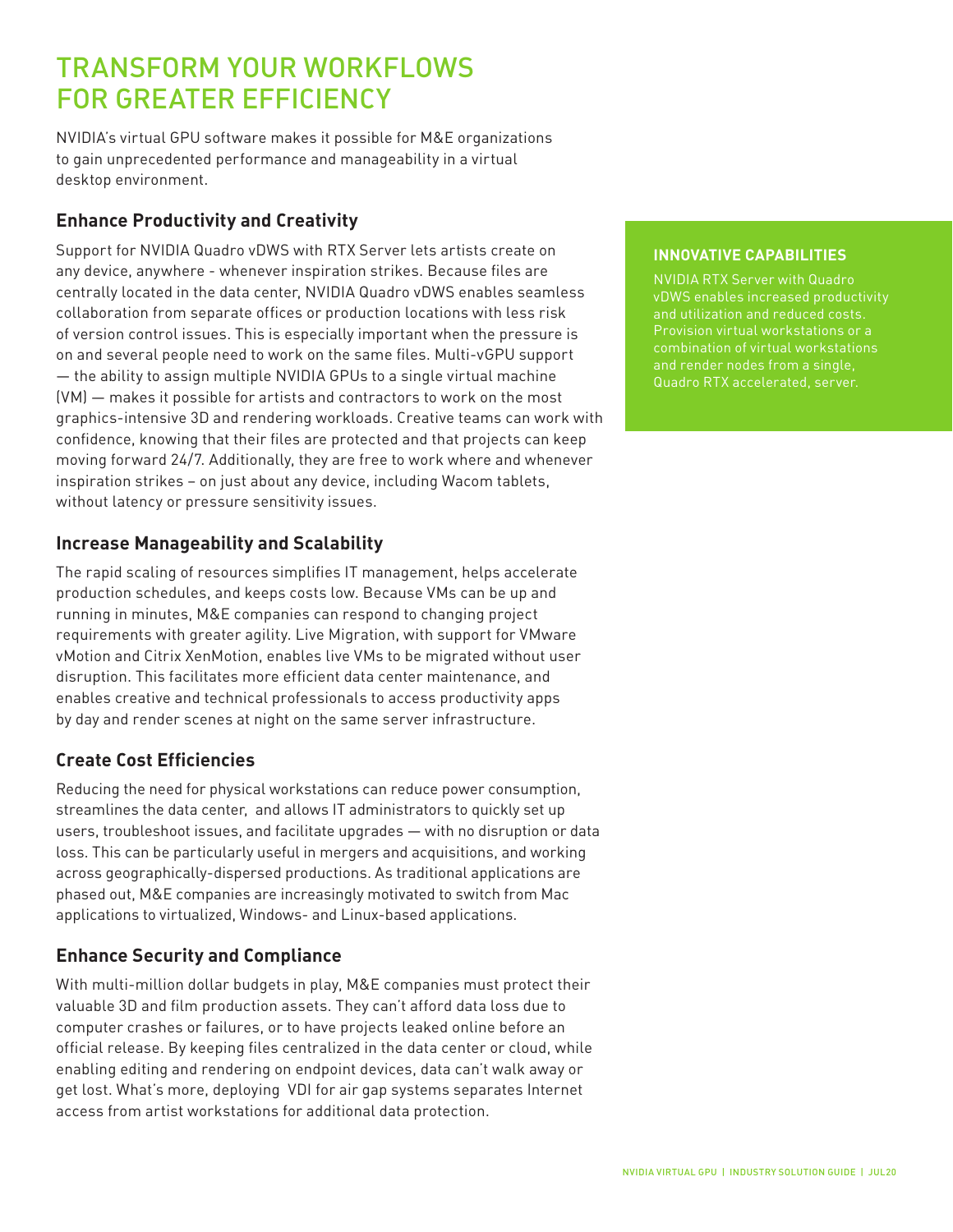### TESTED AND CERTIFIED FOR ENTERPRISE-CLASS RELIABILITY

NVIDIA virtual GPU solutions set the industry standard for virtualized creativity, ensuring that users have a smooth, responsive experience while editing, rendering, and working with massive 3D datasets. To maximize performance—and to get the best possible experience from your IT investment—NVIDIA Quadro professional graphics solutions are tested and certified by all the leading workstation OEMs and have received independent software vendor (ISV) certifications for more than 100 professional applications and IT management tools. What's more, Quadro software drivers are designed for stability and long lifespans.

## NVIDIA VIRTUAL GPU SOLUTIONS

NVIDIA Quadro Virtual Data Center Workstation (Quadro vDWS) is ideally positioned for studios, broadcast networks, and production houses that work on sensitive files from multiple locations.

NVIDIA GRID Virtual PC/Virtual Applications (GRID vPC/vApps) are positioned for general-purpose VDI across all sectors of the M&E industry.

#### **BENEFITS**

Support for up to two 8k, four 5k or 4K monitors, and large frame buffer sizes for increased productivity

Security enforced in data center

Lower IT management costs

Increased mobility

Business continuity and disaster recovery managed centrally

Reduce downtime, even during maintenance, with Live Migration

Support for Linux or Windows applications

Support for multiple NVIDIA GPUs in a single VM, to power the most demanding workflows

Added flexibility and business agility from the cloud enablement of GPU-accelerated virtual workstations

#### **COMMON APPLICATIONS**

**Adobe:** Photoshop, After Effects, Premiere Pro, Dimension, Character Animator **Autodesk:** 3ds Max, Arnold, Maya **Avid:** Media Composer, Pro Tools **Blackmagic Design:** DaVinci Resolve, Fusion **Epic Games:** Unreal Engine **Foundry:** Modo, Katana, NUKE, NUKE **Studio Epic Games:** Unreal Engine **Unity Technologies:** Unity

#### **BENEFITS**

Supports increasing graphical requirements of modern productivity applications

Support one 5K, up to two 4K, or four HD monitors for increased productivity

Cost effective solution to scale VDI across your organization for as little as \$2 per user per month<sup>1</sup>

Lower IT management costs

Security enforced in the data center

Increased employee and contractor mobility

Business continuity and disaster recovery managed centrally

Support for Linux or Windows applications

#### **COMMON APPLICATIONS**

Microsoft Office, Skype, Adobe Creative Cloud

#### NVIDIA Quadro vDWS NVIDIA GRID NUIDIA VITUA Virtual Compute Server

NVIDIA Virtual Compute Server (vCS) is ideal for data scientists and analysts running computationally intensive workloads – including artificial intelligence (AI), data science and High-Performance Computing (HPC) applications.

#### **BENEFITS**

Run containerized applications for machine learning and deep learning in a virtualized environment to isolate workloads and securely support multiple users

Harness the power of multiple GPUs in a single VM to scale application performance, important for deep learning training workloads

Eliminate data center silos and leverage the same hypervisor management tools for both compute and graphics workloads

Maximize infrastructure utilization by running compute-intensive workflows during the night when utilization of VDI is lower

#### **COMMON APPLICATIONS**

NVIDIA RAPIDS, TensorFlow, Caffe2, OmniSciDB, MXNet, Theano, Torch, Keras, Microsoft CNTK, Kinetica

<sup>1</sup> Assumes cost of subscription, NVIDIA GRID software, and hardware, with threeyear amortization of two M10 cards supporting 87 GRID vApps users.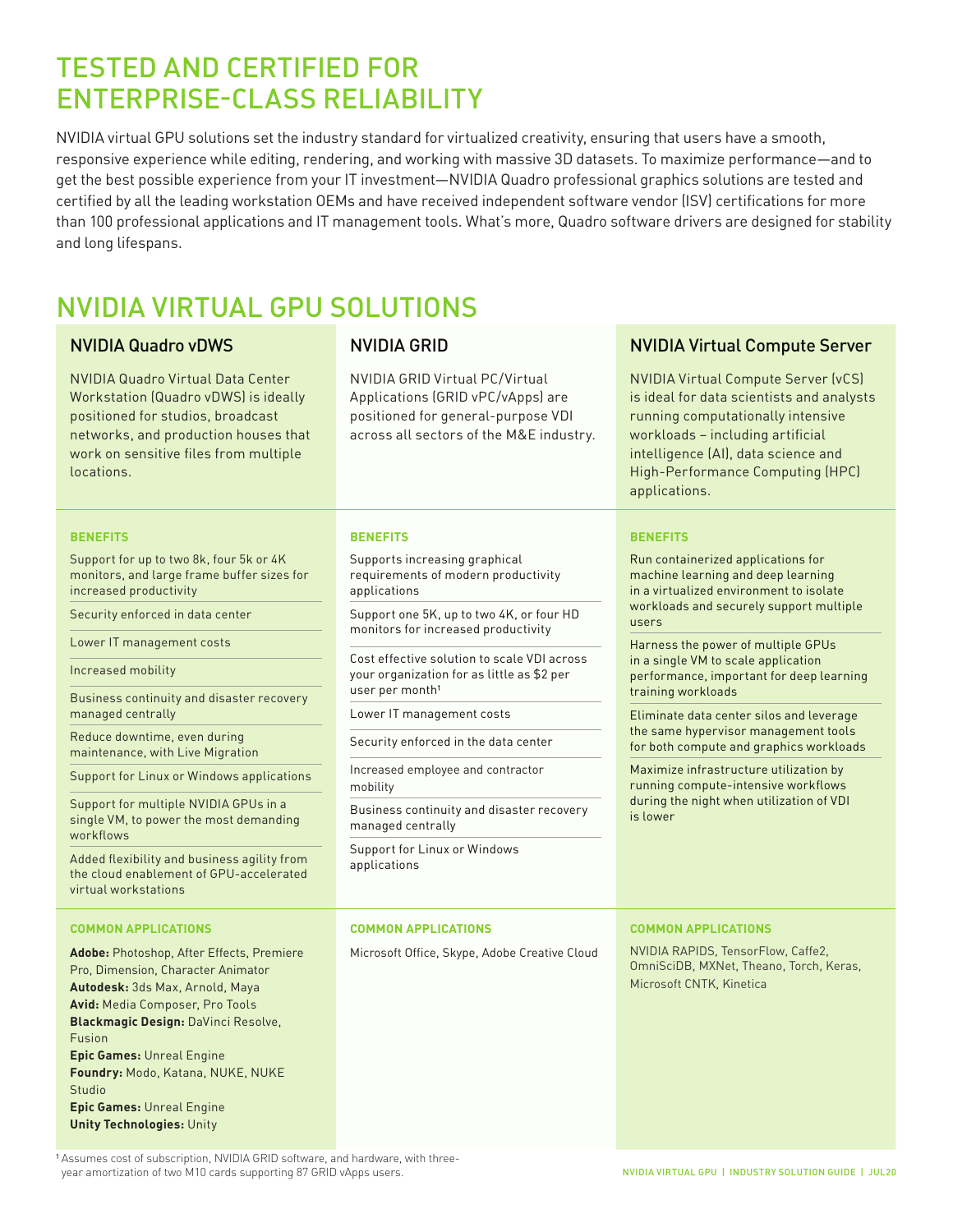### CUSTOMER PROFILE

#### **Animal Logic**

Recognized as one of the world's leading independent creative digital studios, Animal Logic needed to quickly spin up a new studio to support production for The LEGO Movie 2: The Second Part. They turned to NVIDIA Quadro vDWS with Teradici Cloud Access Plus as a cost-effective and flexible way to deploy high performance virtual workstations to run tools like Autodesk Maya, XSI, and Nuke. The new solution enables improved mobility for users who can now access all of the pipeline tools they need from anywhere.

"Users were surprised at how efficient the virtual machines were when loading certain scenes. Both Windows and Linux users found that they could rely on the NVIDIA vGPU performance when working with more intense applications such as ZBrush, Maya and XSI."

**—Matt Braunstein, Systems Engineer at Animal Logic**



[Read how creative staff at](https://images.nvidia.com/content/pdf/grid/success-story/vgpu-animal-logic-customer-success-story.pdf?_lrsc=59646b1b-6910-468c-9ff0-7f55551aac2b&ncid=so-lin-lt-798)  [Animal Logic streamlines](https://images.nvidia.com/content/pdf/grid/success-story/vgpu-animal-logic-customer-success-story.pdf?_lrsc=59646b1b-6910-468c-9ff0-7f55551aac2b&ncid=so-lin-lt-798)  [production workflows with](https://blogs.nvidia.com/blog/2017/08/09/nvidia-grid-for-vfx/)  [NVIDIA Quadro vDWS.](https://images.nvidia.com/content/pdf/grid/success-story/vgpu-animal-logic-customer-success-story.pdf?_lrsc=59646b1b-6910-468c-9ff0-7f55551aac2b&ncid=so-lin-lt-798)



|                  | <b>ANIMATORS,</b><br><b>PRODUCTION</b><br><b>ARTISTS, VFX</b><br><b>PRODUCERS</b> | <b>VIDEO EDITORS</b>                                                                                                                   | <b>MARKETING,</b><br><b>CREATIVE,</b><br><b>DESIGN,</b><br><b>ILLUSTRATORS</b>                                                                                                     | <b>ANALYSTS, DATA</b><br><b>SCIENTISTS,</b><br><b>DEVELOPERS</b> |
|------------------|-----------------------------------------------------------------------------------|----------------------------------------------------------------------------------------------------------------------------------------|------------------------------------------------------------------------------------------------------------------------------------------------------------------------------------|------------------------------------------------------------------|
| <b>USE CASES</b> | Rendering and<br>making changes to<br>graphics-intensive<br>scenes                | Remotely viewing<br>and editing film<br>footage, including<br>real-time, on-<br>air production,<br>highlight reels, and<br>rotoscoping | General-purpose<br><b>VDI using Windows</b><br>10 and graphics-rich<br>productivity apps, as<br>well as virtualized<br>design and creative<br>apps such as Adobe<br>Creative Cloud | Al-enabled and<br>high-performance<br>compute workloads          |
| <b>RECOMMEND</b> | Quadro vDWS on<br>RTX 6000 or RTX<br>8000 (supports up<br>to two 8K displays)     | Quadro vDWS on<br>RTX 6000, RTX<br>8000, or NVIDIA T4<br>(supports up to two<br>8K displays)                                           | GRID vPC/vApps<br>on M10, T4, or P6<br>for blade servers<br>(supports up to four<br>HD, two 4K, or one<br>5K display)                                                              | vCS on V100S, RTX<br>6000, RTX 8000, or<br>T4                    |

## KEY M&E USER GROUPS